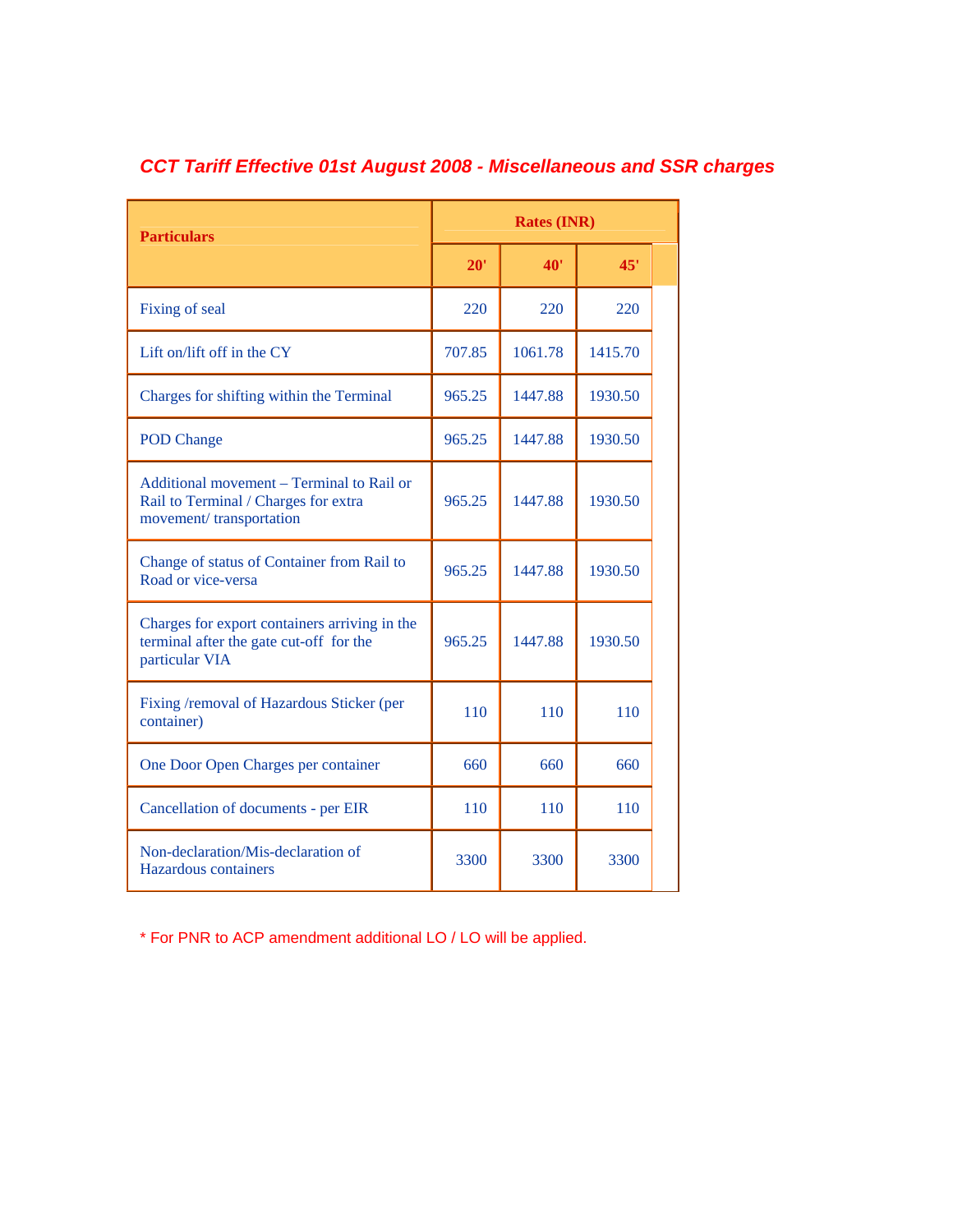## *Customs Inspection charges*

| <b>Particulars</b>                                                                                                                      |       | <b>Rates (INR)</b> |       |  |
|-----------------------------------------------------------------------------------------------------------------------------------------|-------|--------------------|-------|--|
|                                                                                                                                         |       | <b>40'</b>         | 45'   |  |
| <b>On-wheel Customs Inspection per Container - For</b><br>Opening of Container doors on-wheel under<br><b>Customs Supervision (INR)</b> | 440   | 440                | 440   |  |
| Part destuffing/Stuffing for Customs Examination<br>$-25\%$ or less than 25% (US\$)                                                     | 11.69 | 17.54              | 23.36 |  |
| Part destuffing/Stuffing - 50% or less than 50%<br>(US\$)                                                                               | 23.38 | 35.07              | 46.75 |  |
| Full or More than 50% destuffing/Stuffing - per<br>activity (US\$)                                                                      | 23.38 | 35.07              | 46.75 |  |
| Seal Cutting (INR)                                                                                                                      | 220   | 220                | 220   |  |

## *Reefer related services - Optional Services - On request of Customer*

| <b>Particulars</b>                                        | <b>Foreign-going</b><br><b>Vessel</b> | <b>Coastal</b><br><b>Vessel</b> |  |
|-----------------------------------------------------------|---------------------------------------|---------------------------------|--|
|                                                           | US\$                                  | Rs.                             |  |
| Pre-trip inspection (including supply of<br>electricity)  | 33.00                                 | 831.60                          |  |
| Connection or disconnection Services On<br>board a Vessel | 2.20                                  | 55.44                           |  |
| <b>Cleaning of Container</b>                              |                                       |                                 |  |
| Not exceeding 20' in length                               | 1.65                                  | 41.58                           |  |
| Exceeding 20' and upto 40' in length                      | 3.30                                  | 83.16                           |  |
| Over $40'$ in length                                      | 4.95                                  | 124.74                          |  |